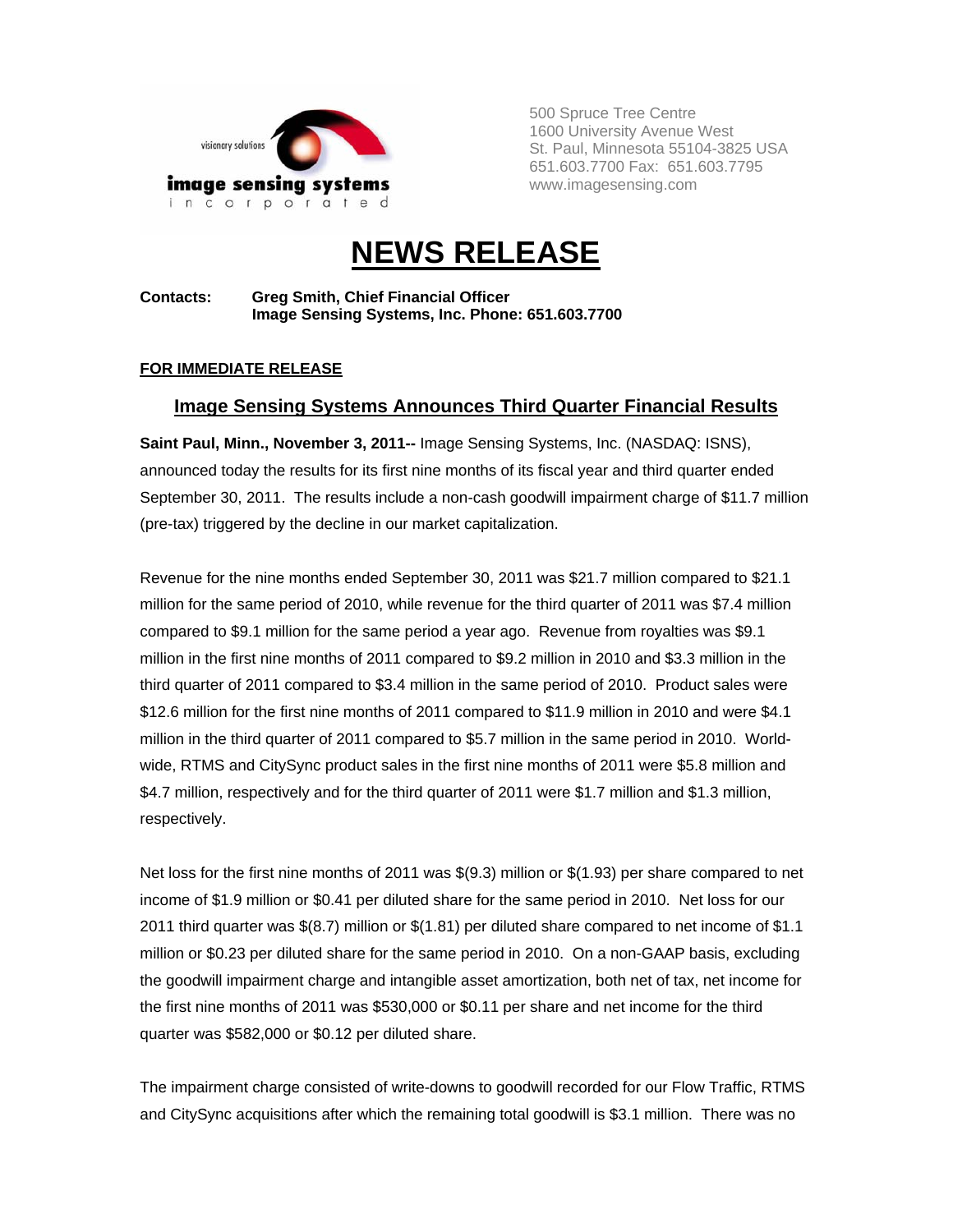impact to our intangible asset balances. The charge is non-cash and does not affect our working capital position.

Ken Aubrey, CEO, said, "Our results reflect an uncertain economic environment in the United States and in portions of Europe, especially in the United Kingdom and southern Europe where governments are facing austerity measures. Revenue fell short of expectations in all our lines of business with the largest shortfalls experienced in our CitySync product line and in our Asian region. We had believed the general economic trend to be improving over the summer but it quickly softened. Additionally, our transition to new management leadership in Asia was slower than planned. Our overall product gross margins remain depressed due mostly to lower than anticipated volume and an unfavorable product mix in the quarter and to a lesser extent due to sporadic increased price competition.

"Although our near term outlook is unpredictable, we remain confident in the long range prospects for our portfolio of detection products and the growing demand for intelligent traffic systems, security, tolling and parking applications. One example of our optimism is our Hybrid product which is expected to launch in Q1 2012. The hardware is in final certification testing and we're adding a second beta site. This combined video and radar product gives us the opportunity to significantly expand our market by accelerating the conversion from legacy loop detection to above ground detection. We estimate the annual loop market in North America to be at least double that of above ground detection, so even in a shrinking tax base environment we have an opportunity to tap a large market.

"In light of the current circumstances, we expect to execute on plans to reduce operating expenses to align them with an uncertain revenue outlook. We believe we are well capitalized and liquid with cash and investments of \$7 million and net current assets of \$22 million but it is management's intent to return to improved profit levels urgently," continued Mr. Aubrey.

#### Non-GAAP Information

We provide certain non-GAAP financial information as supplemental information to GAAP amounts. This non-GAAP information excludes the impact, net of tax, of amortizing the intangible assets from the 2007 EIS asset acquisition and the 2010 CitySync acquisition and may exclude other non-recurring items. Management believes that this presentation facilitates the comparison of our current operating results to historical operating results. Management uses this non-GAAP information to evaluate short-term and long-term operating trends in our core operations. Non-GAAP information is not prepared in accordance with GAAP and should not be considered a substitute for or an alternative to GAAP financial measures and may not be computed the same as similarly titled measures used by other companies.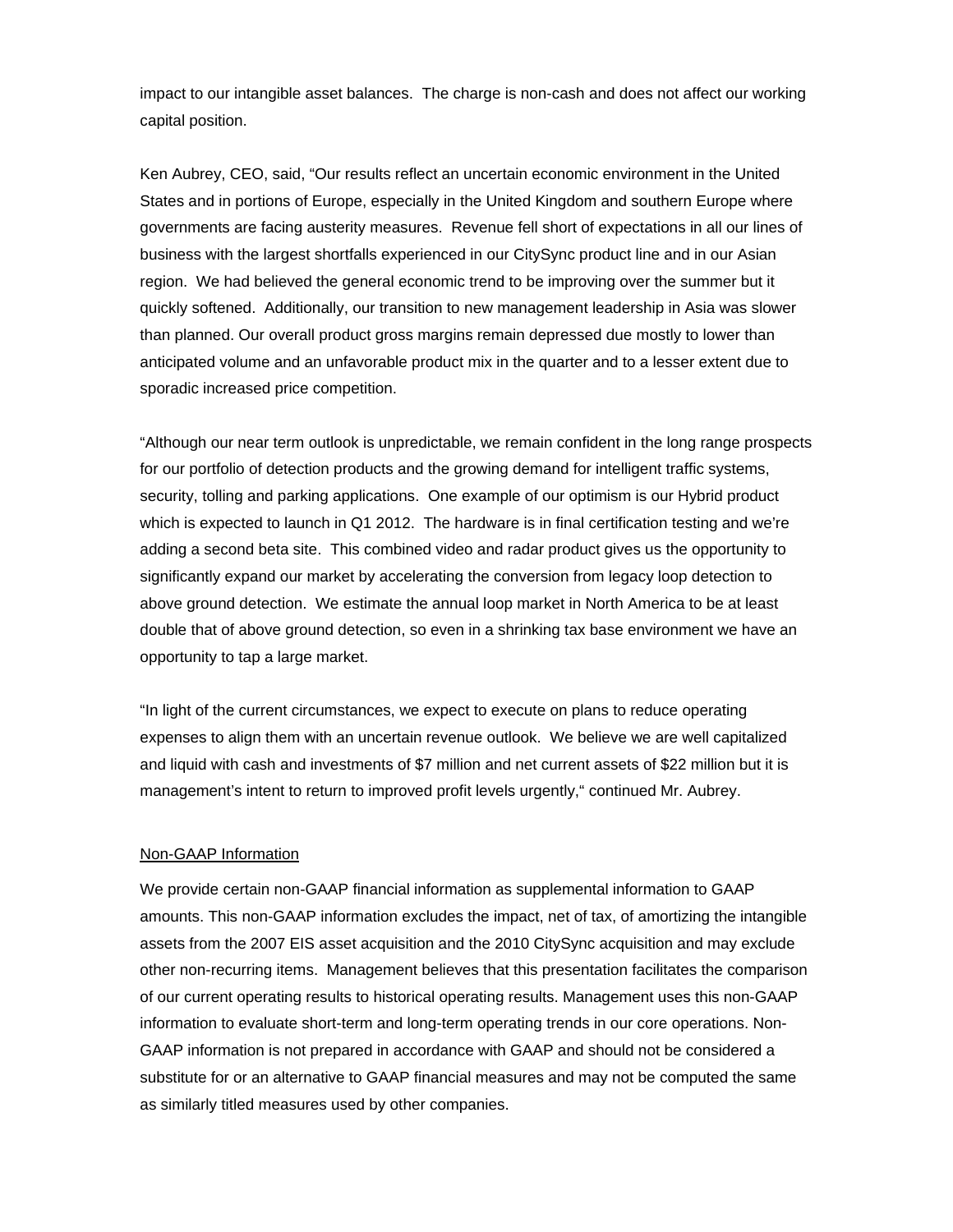### About Image Sensing

Image Sensing Systems, Inc. is a provider of software-based detection solutions for the Intelligent Transportation Systems (ITS) sector and adjacent markets including security, police and parking. We have sold more than 120,000 units of our industry leading Autoscope® machine-vision, RTMS® radar and CitySync automatic number plate recognition (ANPR) products in over 60 countries worldwide. The depth of our experience coupled with the breadth of our product portfolio uniquely positions us to provide powerful hybrid technology solutions and to exploit the convergence of the traffic, security and environmental management markets. We are headquartered in St. Paul, Minnesota. Visit us on the web at imagesensing.com.

**Safe Harbor Statement:** Statements made in this release concerning the Company's or management's intentions, expectations, or predictions about future results or events are "forwardlooking statements" within the meaning of the Private Securities Litigation Reform Act of 1995. Such statements reflect management's current expectations or beliefs, and are subject to risks and uncertainties that could cause actual results or events to vary from stated expectations, which variations could be material and adverse. Factors that could produce such a variation include, but are not limited to, the following: the inherent unreliability of earnings, revenue and cash flow predictions due to numerous factors, many of which are beyond the Company's control; developments in the demand for the Company's products and services; relationships with the Company's major customers and suppliers; the mix of and margins on the products we sell; unanticipated delays, costs and expenses inherent in the development and marketing of new products and services, including ANPR products; adverse weather conditions in our markets; the impact of governmental laws and regulations; increased international presence; our success in integrating acquisitions; and competitive factors. Our forward-looking statements speak only as of the time made, and we assume no obligation to publicly update any such statements. Additional information concerning these and other factors that could cause actual results and events to differ materially from the Company's current expectations are contained in the Company's reports and other documents filed with the Securities and Exchange Commission, including its Annual Report on Form 10-K for the year ended December 31, 2010 filed in March 2011.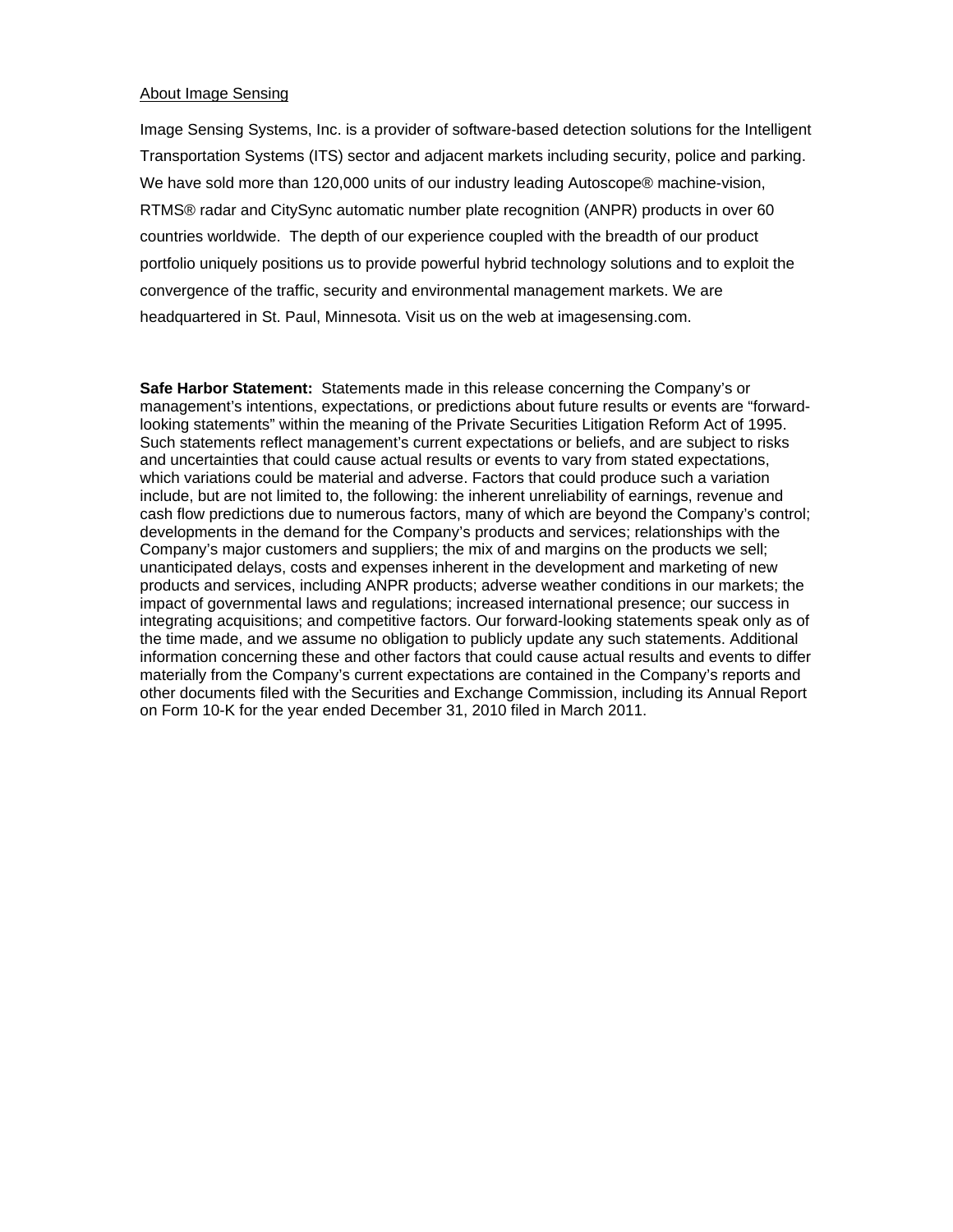#### Image Sensing Systems, Inc. Condensed Consolidated Statements of Operations (in thousands, except per share information) (unaudited)

|                                                                                                                                      | <b>Three-Month Period</b><br>Ended September 30, |         | Nine-Month Period<br>Ended September 30, |          |
|--------------------------------------------------------------------------------------------------------------------------------------|--------------------------------------------------|---------|------------------------------------------|----------|
|                                                                                                                                      | 2011                                             | 2010    | 2011                                     | 2010     |
| Revenue                                                                                                                              |                                                  |         |                                          |          |
| Royalties                                                                                                                            | \$3,337                                          | \$3,444 | \$9,052                                  | \$9,222  |
| <b>Product sales</b>                                                                                                                 | 4,085                                            | 5,677   | 12,617                                   | 11,886   |
|                                                                                                                                      | 7,422                                            | 9,121   | 21,669                                   | 21,108   |
| Cost of revenue (exclusive of amortization below)                                                                                    | 1,775                                            | 2,155   | 5,598                                    | 4,597    |
| Gross profit                                                                                                                         | 5,647                                            | 6,966   | 16,071                                   | 16,511   |
| Operating expenses                                                                                                                   |                                                  |         |                                          |          |
| Selling, marketing and product support                                                                                               | 2,616                                            | 2,586   | 7,874                                    | 6,588    |
| General and administrative                                                                                                           | 1,743                                            | 1,307   | 4,749                                    | 3,283    |
| Research and development                                                                                                             | 1,091                                            | 989     | 3,119                                    | 2,600    |
| Acquisition related expenses                                                                                                         |                                                  |         |                                          | 527      |
| Goodwill impairment                                                                                                                  | 11,685                                           |         | 11,685                                   |          |
| Amortization of intangible assets                                                                                                    | 417                                              | 411     | 1,243                                    | 819      |
|                                                                                                                                      | 17,552                                           | 5,293   | 28,670                                   | 13,817   |
| Income (loss) from operations                                                                                                        | (11, 905)                                        | 1,673   | (12, 599)                                | 2,694    |
| Other income (expense), net                                                                                                          | 1                                                | (74)    | 7                                        | (146)    |
| Income (loss) before income taxes                                                                                                    | (11, 904)                                        | 1,599   | (12, 592)                                | 2,548    |
| Income tax expense (benefit)                                                                                                         | (3, 174)                                         | 472     | (3,264)                                  | 652      |
| Net income (loss)                                                                                                                    | \$(8,730)                                        | \$1,127 | \$(9,328)                                | \$1,896  |
| Basic net income (loss) per share                                                                                                    | \$(1.81)                                         | \$0.23  | \$(1.93)                                 | \$0.42   |
| Diluted net income (loss) per share                                                                                                  | \$(1.81)                                         | \$0.23  | \$(1.93)                                 | \$0.41   |
| Weighted shares - basic                                                                                                              | 4,836                                            | 4,805   | 4,826                                    | 4,471    |
| Weighted shares - diluted                                                                                                            | 4,836                                            | 4,911   | 4,826                                    | 4,584    |
| Reconciliation of GAAP to non-GAAP basis                                                                                             |                                                  |         |                                          |          |
| Non-GAAP operating expenses (1)                                                                                                      | \$5,450                                          | \$4,882 | \$15,742                                 | \$12,471 |
| Non-GAAP income from operations                                                                                                      | 197                                              | 2,084   | 329                                      | 4,040    |
| Other income (expense), net                                                                                                          | 1                                                | (74)    | 7                                        | (146)    |
| Non-GAAP income before income taxes                                                                                                  | 198                                              | 2,010   | 336                                      | 3,894    |
| Non-GAAP income tax expense (benefit) (2)                                                                                            | (384)                                            | 612     | (194)                                    | 930      |
| Non-GAAP net income                                                                                                                  | \$582                                            | \$1,398 | \$530                                    | \$2,964  |
| Non-GAAP basic net income per share                                                                                                  | \$0.12                                           | \$0.29  | \$0.11                                   | \$0.66   |
| Non-GAAP diluted net income per share                                                                                                | \$0.12                                           | \$0.28  | \$0.11                                   | \$0.65   |
| Notes to non-GAAP adjustments<br>(1) Amortization of intangible assets, goodwill impairment and acquisition related expenses for the |                                                  |         |                                          |          |

applicable period as shown above are removed

(2) Income tax expense (benefit) is increased (reduced) by impact of (1) at ISS' marginal tax rate of 34% for 2010 and using the effective rate for 2011 after adjusting for amortization of intangible assets and goodwill impairment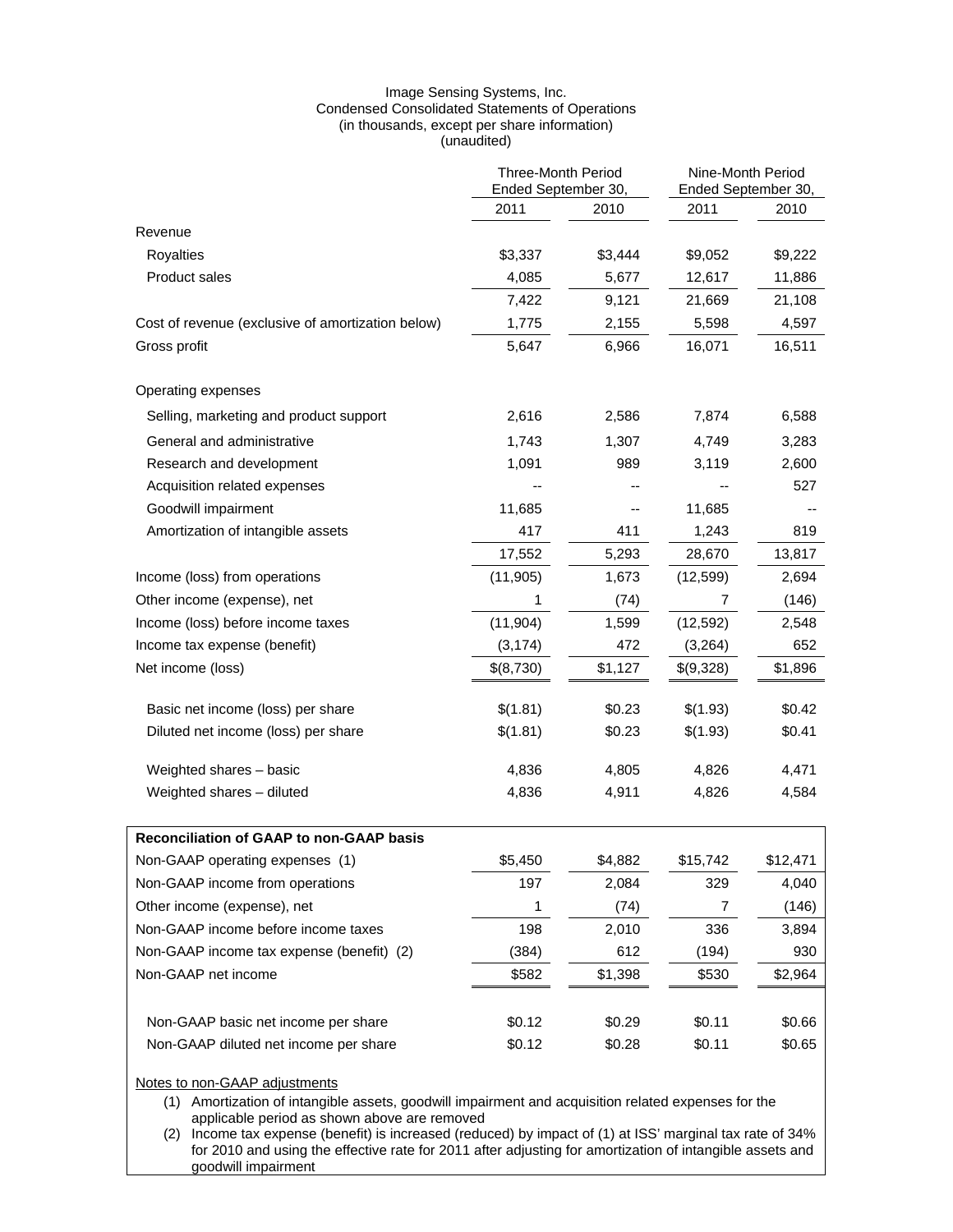#### Image Sensing Systems, Inc. Condensed Consolidated Balance Sheet (in thousands) (unaudited)

|                                         | September 30, | December 31, |
|-----------------------------------------|---------------|--------------|
|                                         | 2011          | 2010         |
| Assets                                  |               |              |
| <b>Current assets</b>                   |               |              |
| Cash and cash equivalents               | \$4,142       | \$8,021      |
| Investments                             | 2,680         | 3,954        |
| Receivables, net                        | 10,235        | 10,137       |
| Inventories                             | 6,406         | 4,649        |
| Prepaid expenses and deferred taxes     | 2,376         | 2,247        |
|                                         | 25,839        | 29,008       |
| Property and equipment, net             | 1,340         | 1,122        |
| Deferred taxes                          | 2,712         |              |
| Goodwill and intangible assets, net     | 11,498        | 24,226       |
|                                         | \$41,389      | \$54,356     |
| Liabilities and Shareholders' Equity    |               |              |
| <b>Current liabilities</b>              |               |              |
| Accounts payable and accrued expenses   | \$3,714       | \$4,925      |
| Earn-outs payable                       | 603           | 2,928        |
| Income taxes payable                    |               | 17           |
|                                         | 4,317         | 7,870        |
| Income taxes payable and deferred taxes | 36            | 465          |
| Shareholders' equity                    | 37,036        | 46,021       |
|                                         | \$41,389      | \$54,356     |